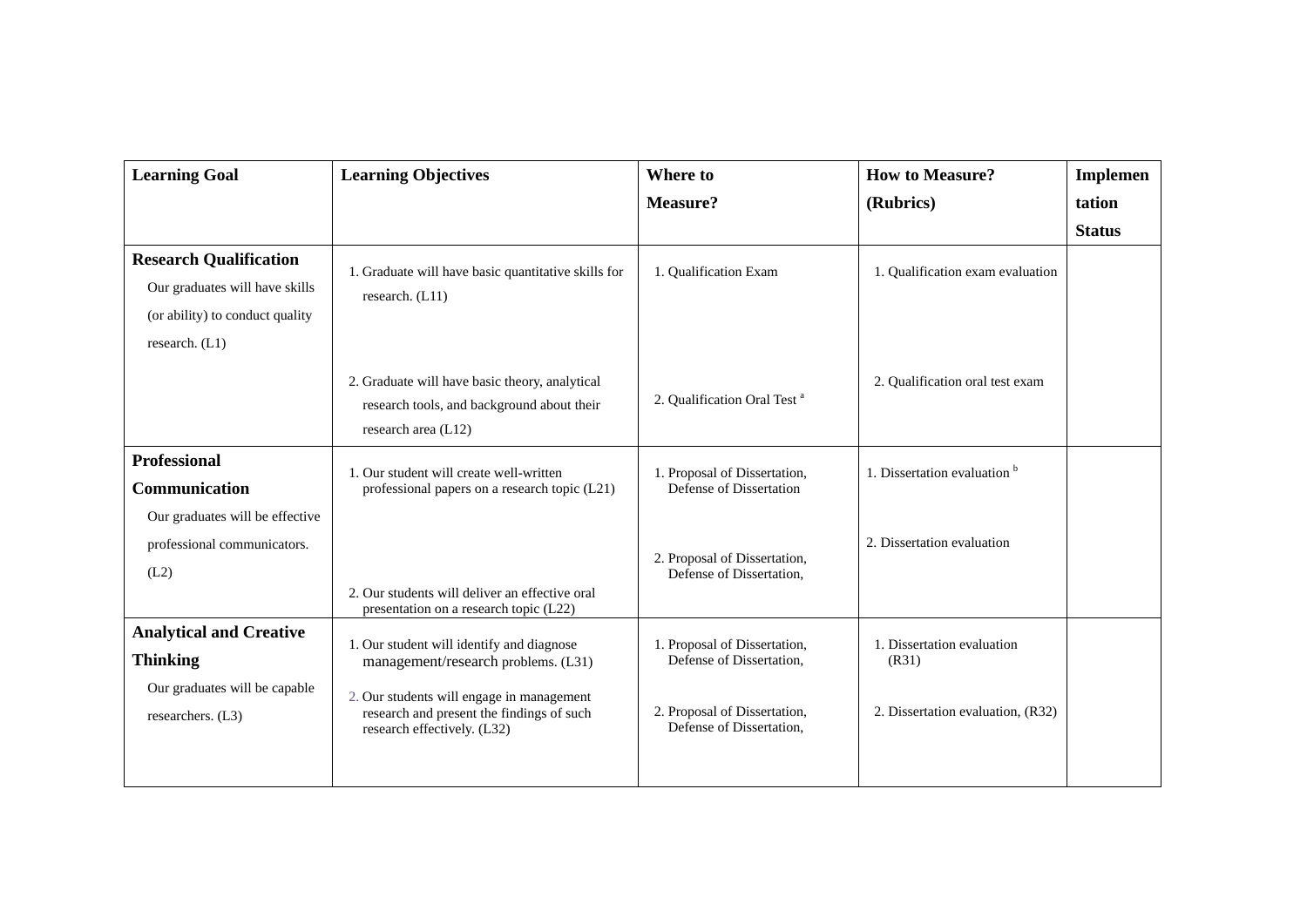| <b>Academic Teamwork</b>    | . Our students will know how to build a | . Course-embedded project | 1. Course-embedded survey |  |
|-----------------------------|-----------------------------------------|---------------------------|---------------------------|--|
| Our graduates will use team | academic team successfully(L41)         |                           | (R41)                     |  |
| building successfully.(L4)  |                                         |                           |                           |  |

<sup>a</sup> If graduate through courses show the excellent knowledge and understanding subjects, then the oral exam will be exempted.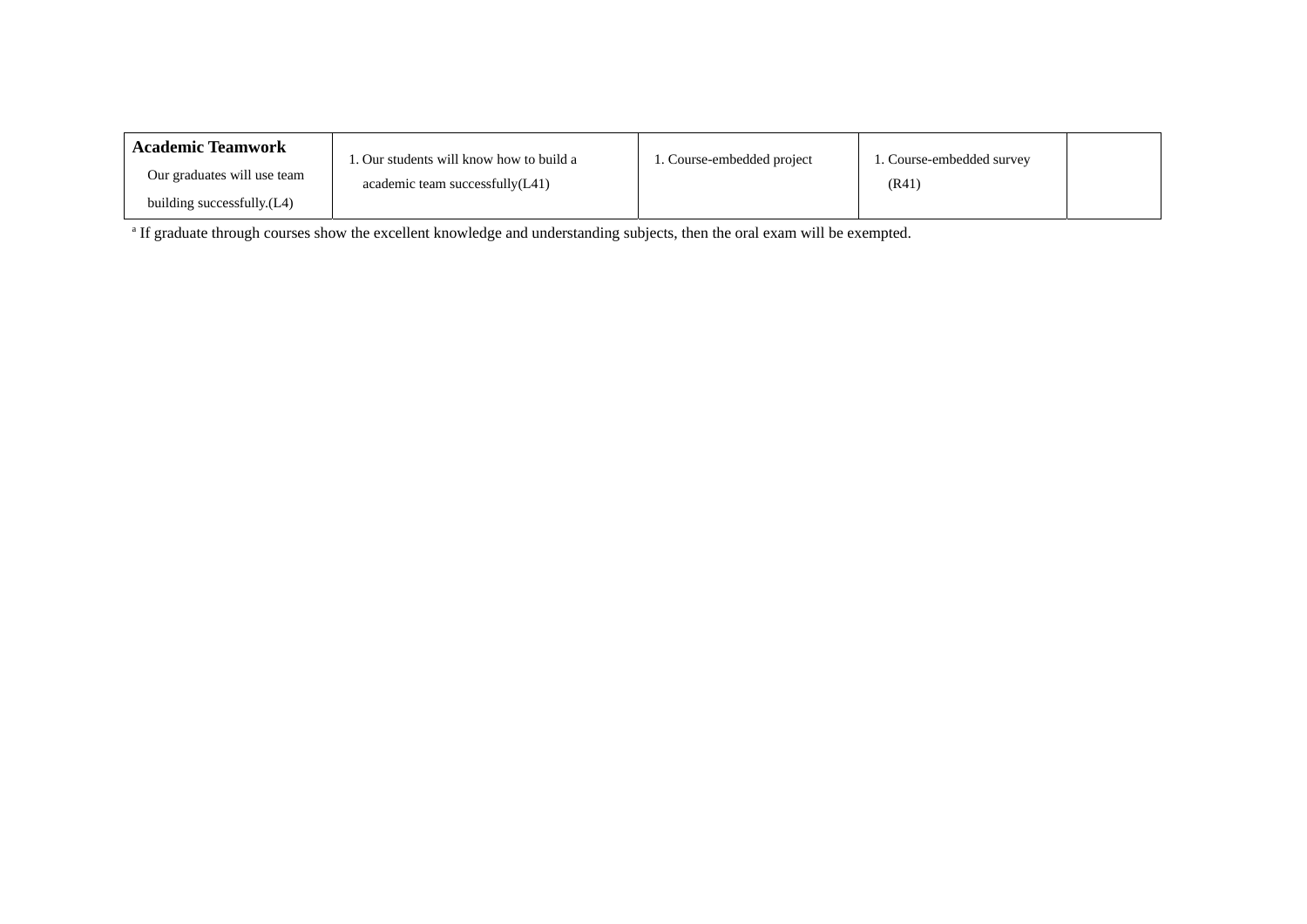Rubrics to assess achievements of learning objectives

**L2. Professional Communication:** Our graduates will be effective professional communicators.

|              | Performance Levels                                                  |                                               |                                               |
|--------------|---------------------------------------------------------------------|-----------------------------------------------|-----------------------------------------------|
| Traits       | 1 (Fail to expectations)                                            | 2 (Meets Expectations)                        | 3 (Exceed Expectations)                       |
| &<br>Logic   | · Does not develop ideas cogently                                   | Develops unified and coherent ideas within    | Develops ideas cogently, organizes them       |
| Organization | · Uneven and ineffective overall organization                       | with<br>adequate<br>paragraphs<br>generally   | logically with paragraphs and connects them   |
|              | · Weak logical flow                                                 | transitions                                   | with effective transitions                    |
|              | missing<br>· Unclear<br>introduction<br><sub>or</sub><br><b>or</b>  | Clear overall organization relating most      | effective<br>Clear,<br>introduction<br>and    |
|              | conclusion.                                                         | ideas together, but some ideas seem illogical | conclusion.                                   |
|              | · Few headings or paragraph breaks                                  | and/or unrelated                              | · Provides clear organization scheme to guide |
|              | Weak or unfocused thesis statement                                  | Adequate introduction and conclusion          | reader through logic of analysis              |
|              |                                                                     | Provides organized analysis that generally    | Hooks reader with clever/insightful opener    |
|              |                                                                     | maintains focus                               | to clearly identify research issues           |
|              |                                                                     | Opens with clear statement of research        |                                               |
|              |                                                                     | problems/issues                               |                                               |
| 2. Language  | that<br>unclear<br>$\cdot$ Employs<br>words<br>are<br><sub>or</sub> | Word forms are correct                        | · Employs words with fluency                  |
|              | inappropriate                                                       | Uses some academic terms                      | · Develops<br>concise<br>standard             |
|              | Sentence and structures problems.                                   | Sentence structure is quite effective         | English/Korean sentences                      |
|              | · Errors are seriously distracting                                  | Presence of a few errors is not distracting.  | Uses many academic terms appropriately        |

### **L21.Our student will create well-written professional papers on a research topic**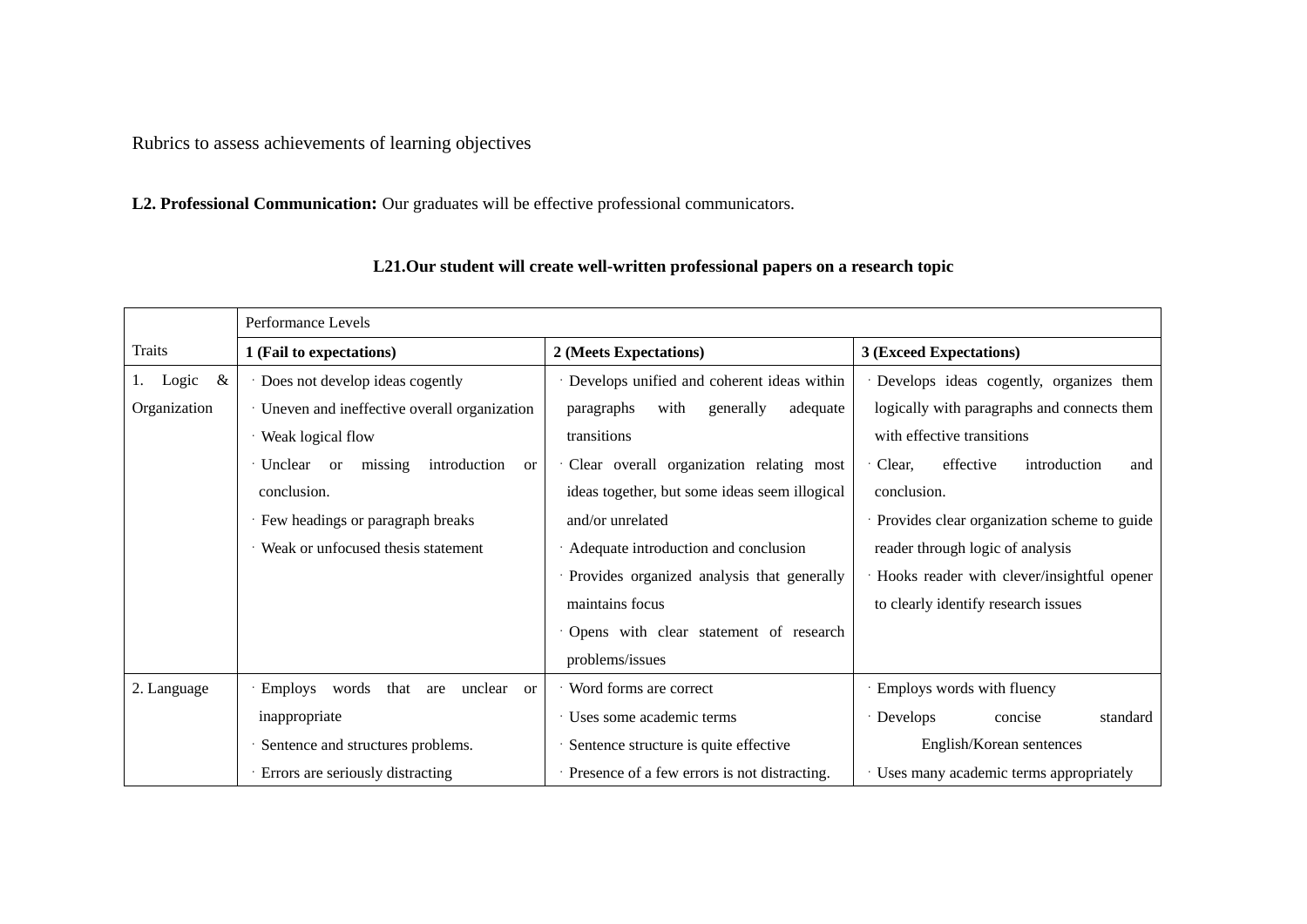| 3. Spelling and | · Writing contains<br>numerous<br>errors<br>in | While there may be minor errors, the          | The writing is essentially error-free in terms |
|-----------------|------------------------------------------------|-----------------------------------------------|------------------------------------------------|
| Grammar         | spelling and grammar which interfere with      | writing follows normal conventions of         | of spelling and grammar                        |
|                 | comprehension.                                 | spelling and grammar throughout, and has      | · The writing is carefully proofread           |
|                 | · Was not even briefly edited                  | been proofread                                | · Uses correct spelling throughout and         |
|                 | · Uses many misspelled words and shows         | Has spell-checked, but may miss a typo of     | demonstrates strong vocabulary skills          |
|                 | only elementary vocabulary feel                | use an inappropriate word/term                |                                                |
| 4.              | · Most ideas unsupported, confusion between    | effective<br>Supports most ideas<br>with      | · Explores ideas thoroughly supports points    |
| Development     | personal opinion and evidence                  | examples references, and details              | fully using a balance of subjective and        |
| of Ideas        | · Includes much information that is not        | · Minor support for ideas is inconsistent,    | objective evidence, reasons effectively        |
|                 | relevant.                                      | reasoning unclear.                            | making useful distinctions                     |
| 5. Purpose and  | The purpose and focus of the writing are       | The writer has made adequate decisions        | decision<br>The writer's<br>about<br>focus.    |
| Audience        | not clear to the reader                        | about focus, organization, style, and content | organization, style<br>and content fully       |
|                 | · Never addresses the right audience.          | so as to achieve the purpose of the writing   | elucidate the purpose and keep the purpose     |
|                 |                                                | Address the right audience more than once     | at the center of the piece                     |
|                 |                                                |                                               | · Always addresses the right audience.         |
| 6. Format       | · Not in memo format                           | · Uses correct format with minor error        | Correct format.                                |
|                 | No or sloppy exhibits.                         | Appropriate, titled exhibits                  | Seamless references.                           |
|                 | · Does not refer to exhibits                   | · Refers to exhibits in body of paper         | · Uses bullets where appropriate to make       |
|                 |                                                | · Looks professional (fonts, etc.).           | use of space<br>good                           |
|                 |                                                |                                               | · Attractive exhibits.                         |
|                 |                                                |                                               | · Attractive, professional looking memo        |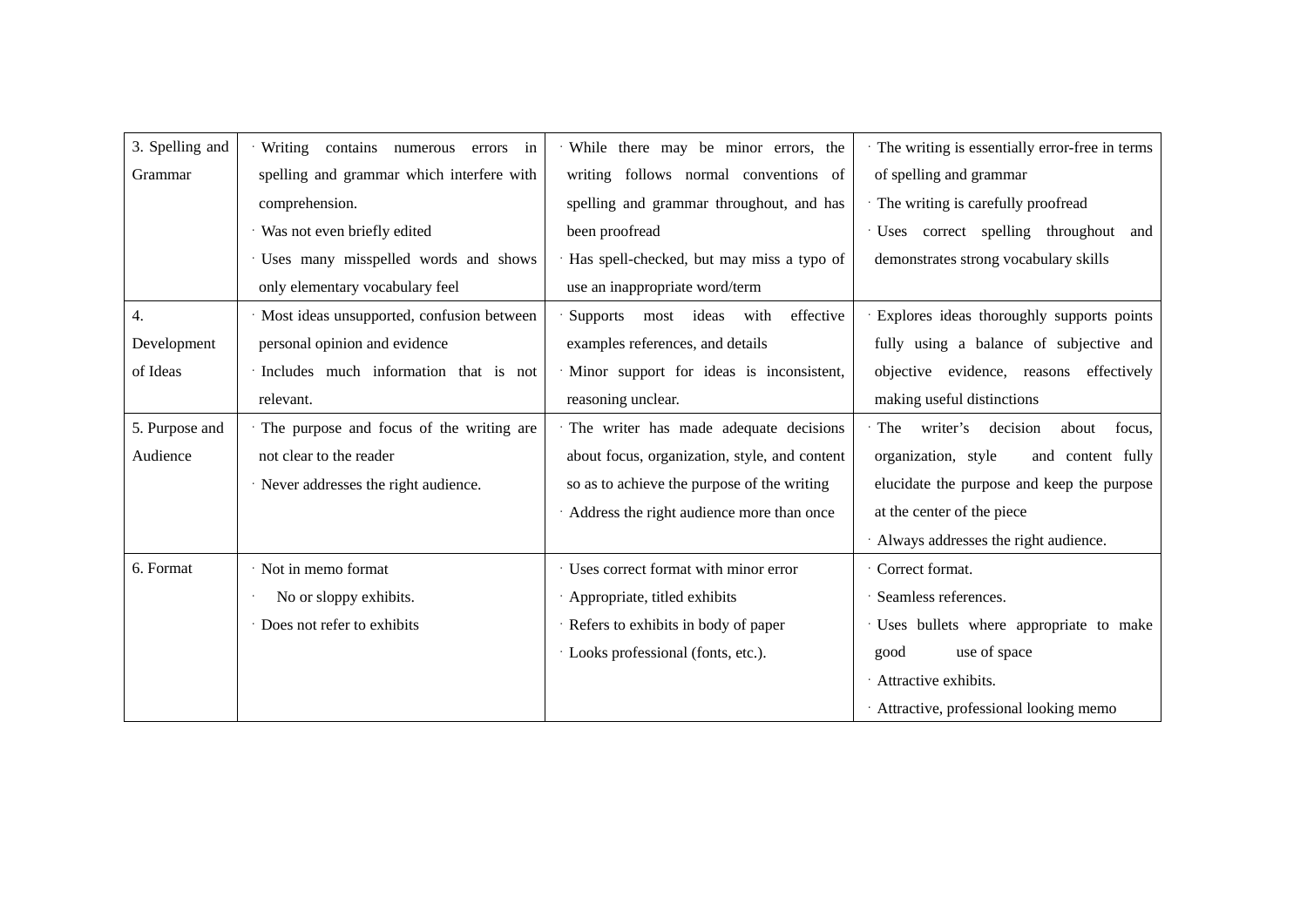|                     | Performance Levels                         |                                           |                                                       |
|---------------------|--------------------------------------------|-------------------------------------------|-------------------------------------------------------|
| <b>Traits</b>       | 1 (Fail to expectations)                   | 2 (Meets Expectations)                    | 3 (Exceed Expectations)                               |
| 1. Organization     | · No opening statement,<br>or irrelevant   | Has opening statement relevant to topic,  | Has a clear opening statement that catches            |
|                     | statement                                  | and gives outline of speech.              | audience's interest and gives overview.               |
|                     | Loses focus more than once.                | Mostly organized with some transitions.   | Stays focused throughout.                             |
|                     | · Does not manage time effectively.        | Allows enough time to deliver speech,     | Has transition statement, ties sections               |
|                     |                                            | although it could have been better edited | together.                                             |
|                     |                                            |                                           | Effective time management.                            |
| 2.<br>Quality<br>of | Sloppy and/or unprofessional.              | Readable,<br>professional,<br>appropriate | Readable, professional, imaginative and/or            |
| slides              | · May be difficult to read.                | number                                    | high quality (without being a distraction).           |
|                     | · Many slides are superfluous.             |                                           |                                                       |
| Voice quality<br>3. | · Demonstrates one or more<br>of the       | Can easily understand -- appropriate pace | Excellent delivery.                                   |
| and pace            | following: mumbling, hard to understand    | and volume.                               | Conversational attitude, modulating voice,            |
|                     | English, too soft, too loud, too fast, too | Delivery is mostly clear and natural      | Projects enthusiasm, interest, confidence.            |
|                     | slow, "umms."                              |                                           |                                                       |
| 4. Mannerisms       | · Demonstrates one or more distracting     | No distracting mannerisms.                | Uses body language effectively (and                   |
|                     | mannerisms, which may include bad          | Decent posture.                           | naturally) to maintain audience's interest            |
|                     | posture, shifting feet, etc.               |                                           |                                                       |
| 5. Professionalism  | · Does not meet minimum requirements for   | Meets minimum standards for recent-       | <b>Dresses</b><br>if<br>already<br>a<br>working<br>as |
|                     | formal dress.                              | graduate formal dress                     | professional (quality, style, color choices)          |
|                     | · Makes excuses for the presentation.      | · Treats audience professionally,<br>word | Treats audience professionally                        |

# **L22. Our students will deliver an effective oral presentation on a research topic**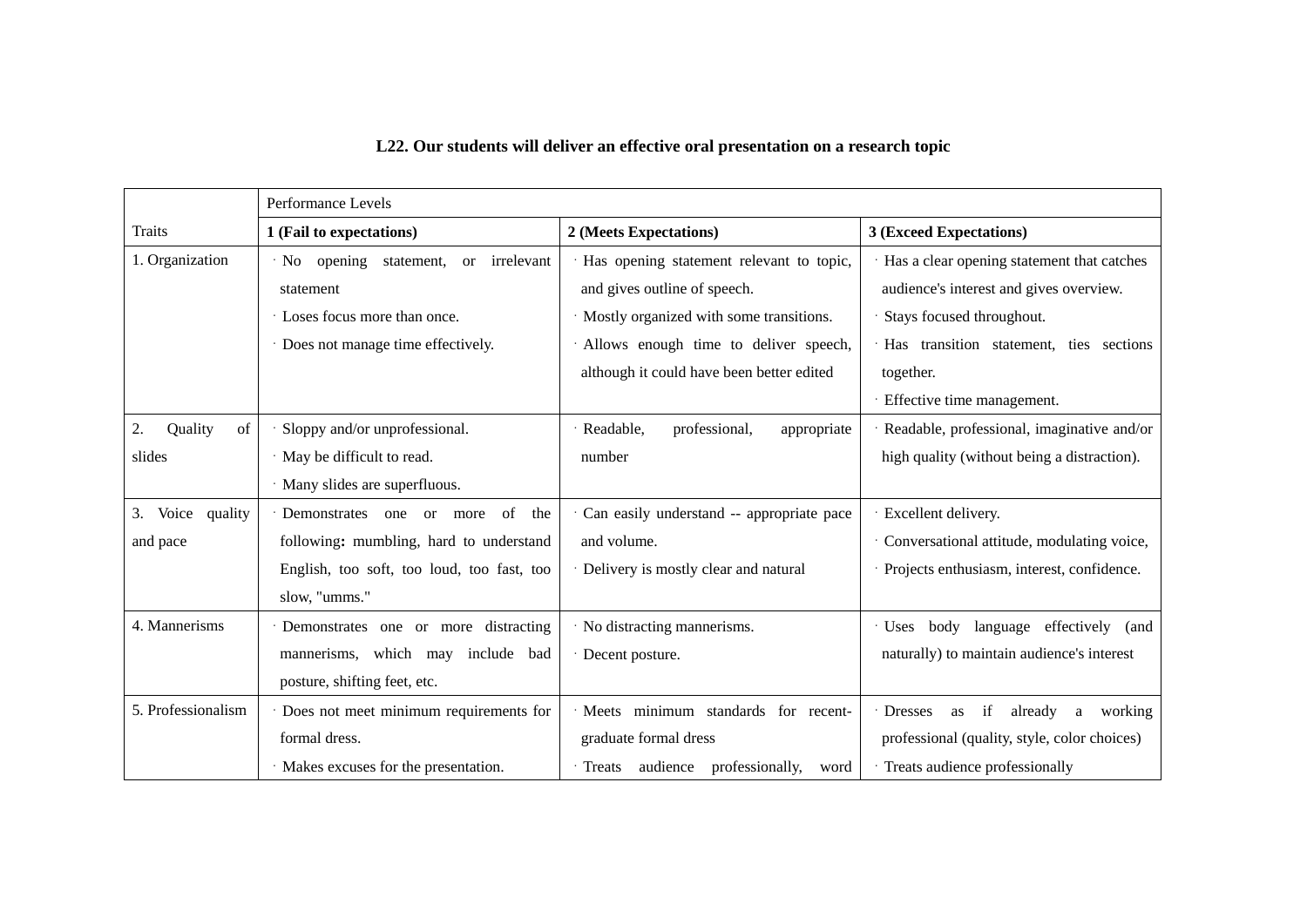|                   | choice is<br>· Word<br>appropriate<br>for<br>not | choice is acceptable (does not use slang) | Confident, shows command of topic               |
|-------------------|--------------------------------------------------|-------------------------------------------|-------------------------------------------------|
|                   | audience.                                        | Keeps nervousness under control           |                                                 |
|                   | Inappropriately informal, does not stay "in      |                                           |                                                 |
|                   | role."                                           |                                           |                                                 |
| Use<br>of<br>6.   | Relies heavily on slides or notes.               | Looks at slides to keep on track with     | Slides are use effortlessly<br>enhance<br>to    |
| media/rapport     | · Makes little eye contact. Inappropriate        | presentation.                             | speech.                                         |
| with audience     | number of slides (too many or too few).          | Appropriate number of slides.             | Speech are perfectly supported by slides        |
|                   |                                                  | · Maintains eye contact most of the time. | Perfect eye contact.                            |
| Ability<br>to     | Cannot address basic questions.                  | Can address most questions with correct   | all questions<br>with<br>· Answers<br>relevant, |
| answer questions. |                                                  | information                               | correct information.                            |
|                   |                                                  |                                           | Speaks confidently.                             |

**L3. Analytical and Creative Thinking: Our graduates will be capable researchers.** 

| <b>Traits</b>           | <b>Performance Levels</b>           |                                            |                                                        |
|-------------------------|-------------------------------------|--------------------------------------------|--------------------------------------------------------|
|                         | 1 (Fails to Meet Expectations)      | 2 (Meets Expectations)                     | 3 (Exceeds Expectations)                               |
| Identify                | Management/research issues/concepts | Addresses most of the major management     | Addresses all the major management/research            |
| management/research     | are not identified or identified    | issues/concepts appropriately but omits    |                                                        |
| issues and concepts     | inappropriately                     | or inappropriately a few of the minor ones | issues/concepts and most of the minor ones             |
| 2. Identify alternative |                                     | Identifies and discusses a set of feasible | Identifies a set of feasible options that demonstrates |
| options                 | Does not identify alternatives      | alternatives                               | creativity and the ability to integrate knowledge      |

#### **L31. Our student will identify and diagnose management/research problems**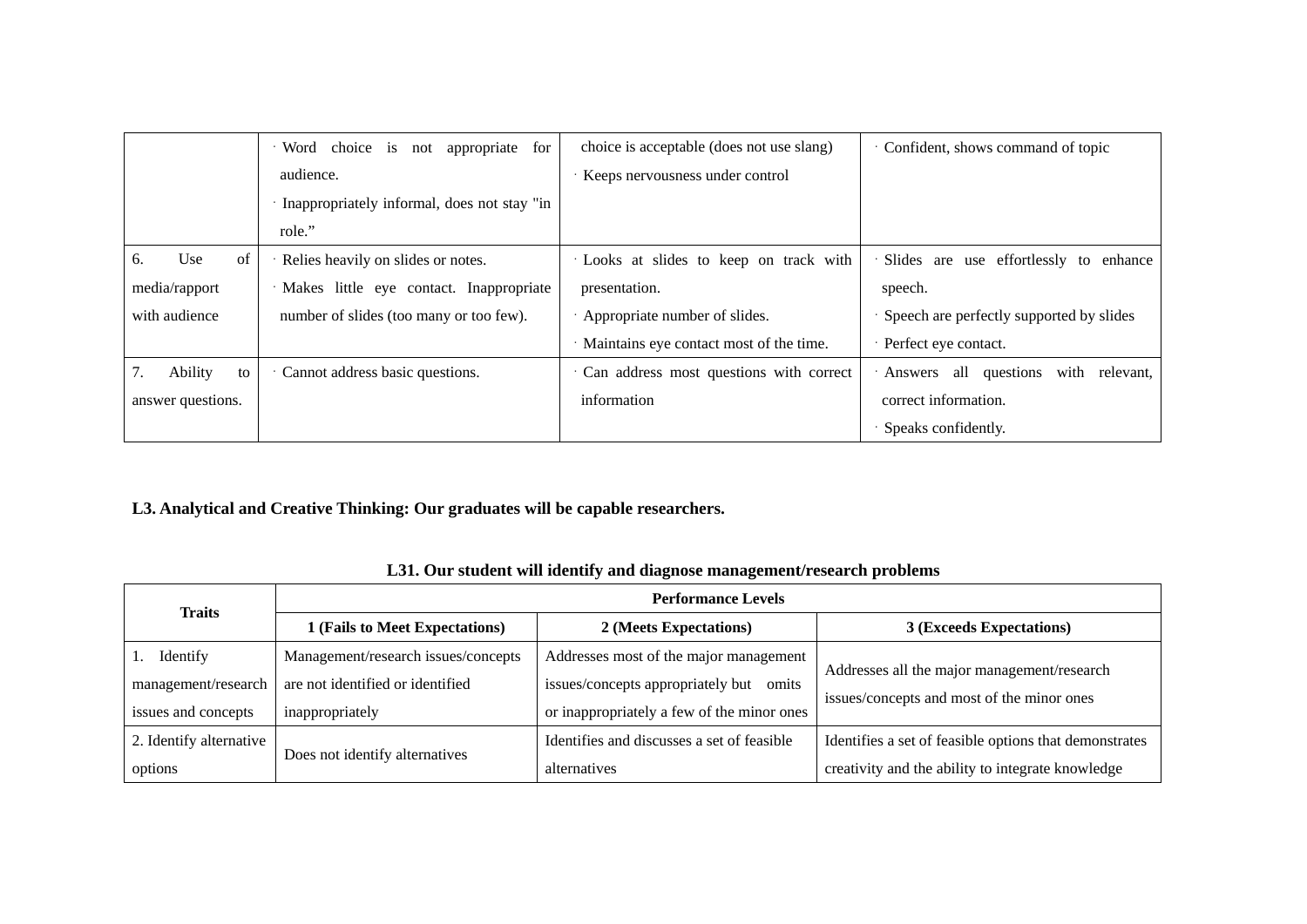| 3. Quantitative<br>evaluation                                                                                               | Evaluation is poor, not consistent with<br>the criteria or does not use facts<br>correctly                                              | Evaluation is adequate, relatively<br>consistent with criteria and facts are<br>generally used correctly                                        | Evaluation is effective, consistent with criteria and<br>facts are used correctly                                                                       |
|-----------------------------------------------------------------------------------------------------------------------------|-----------------------------------------------------------------------------------------------------------------------------------------|-------------------------------------------------------------------------------------------------------------------------------------------------|---------------------------------------------------------------------------------------------------------------------------------------------------------|
| 4. Qualitative<br>evaluation                                                                                                | Evaluation is poor, not consistent with<br>the criteria incoherent or does not use<br>facts correctly                                   | Evaluation is adequate, coherent,<br>relatively consistent with criteria and<br>facts are generally used correctly                              | Evaluation is effective, demonstrates creativity,<br>coherent, consistent with criteria and facts are used<br>correctly                                 |
| 5. Present and<br>organize work in a<br>logical manner                                                                      | Analysis is poorly organized and does<br>not flow effectively                                                                           | Analysis is reasonably well organized and<br>flow is adequate                                                                                   | Analysis is very well organized and flow is effective                                                                                                   |
| 6. Use new ideas and<br>analysis methods not<br>includes in the<br>problem                                                  | Absence of any new ideas and creative<br>analytical methods                                                                             | Integrates ideas and analytical methods<br>from other sources not directly presented<br>in the case reasonably well                             | Effectively integrates ideas and analytical methods<br>from other sources not directly presented in the<br>problem                                      |
| 7. Use ethical and<br>professionally<br>responsible<br>documentation<br>and propose ethical<br>and responsible<br>solutions | Sources are inappropriate, not well<br>documented and poorly cited.<br>Decisions are not ethically sound,<br>credible, or are frivolous | Sources are fair, reasonably well<br>documented and cited. Where appropriate<br>the decision is ethically sound, credible,<br>and not frivolous | Sources are appropriate, well documented and<br>effectively cited.<br>Where appropriate the decision is ethically sound,<br>credible, and not frivolous |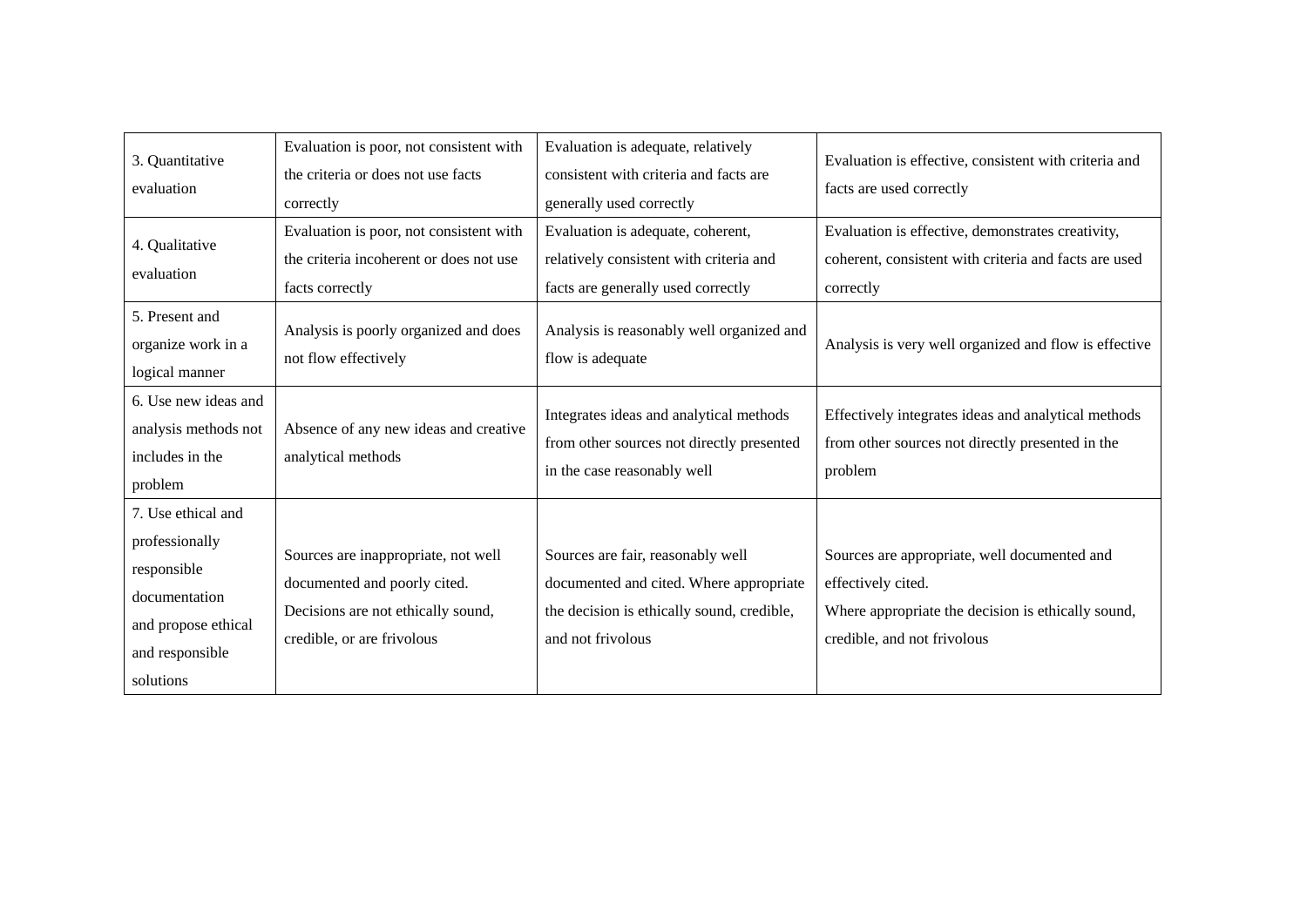### **L32. Our students will engage in management research and present the findings of such research effectively.**

| <b>Traits</b>                                            | <b>Performance Levels</b>            |                                         |                                                           |
|----------------------------------------------------------|--------------------------------------|-----------------------------------------|-----------------------------------------------------------|
| 1 (Fails to Meet Expectations)<br>2 (Meets Expectations) |                                      | 3 (Exceeds Expectations)                |                                                           |
| 1. Preparation:                                          |                                      | At least 3 sources of relevant research | Research that goes beyond "literal" categories into       |
| "fact finding"                                           | No significant research              |                                         | "lateral" for points of comparison                        |
| 2. Preparation:                                          |                                      |                                         |                                                           |
| "problem/objective                                       | No clear cut problem or objective    | A problem identified but no or only     | All problems clearly stated and multiple objectives       |
| finding"                                                 | identified                           | vague objectives                        | prioritized toward solution opportunities                 |
| 3. Incubation:                                           | Not many ideas generated with little | Good number of ideas but not overly     |                                                           |
| "idea finding"                                           | novelty or diversity                 | novel or diverse                        | Many ideas of a diverse nature                            |
| 4. Illumination:                                         |                                      | Selection solves problem stated in main | Selection meets all objectives/maximizes solutions to all |
| "solution finding"                                       | Selection fails to meet objective(s) | objective                               | problems                                                  |
| 5. Verification:                                         |                                      |                                         |                                                           |
| "acceptance"                                             |                                      | Minimally successful (modification or   |                                                           |
| finding"                                                 | Not a successful solution            | improvement)                            | Highly successful solution (uniquely creative)            |
| (idea is proven)                                         |                                      |                                         |                                                           |